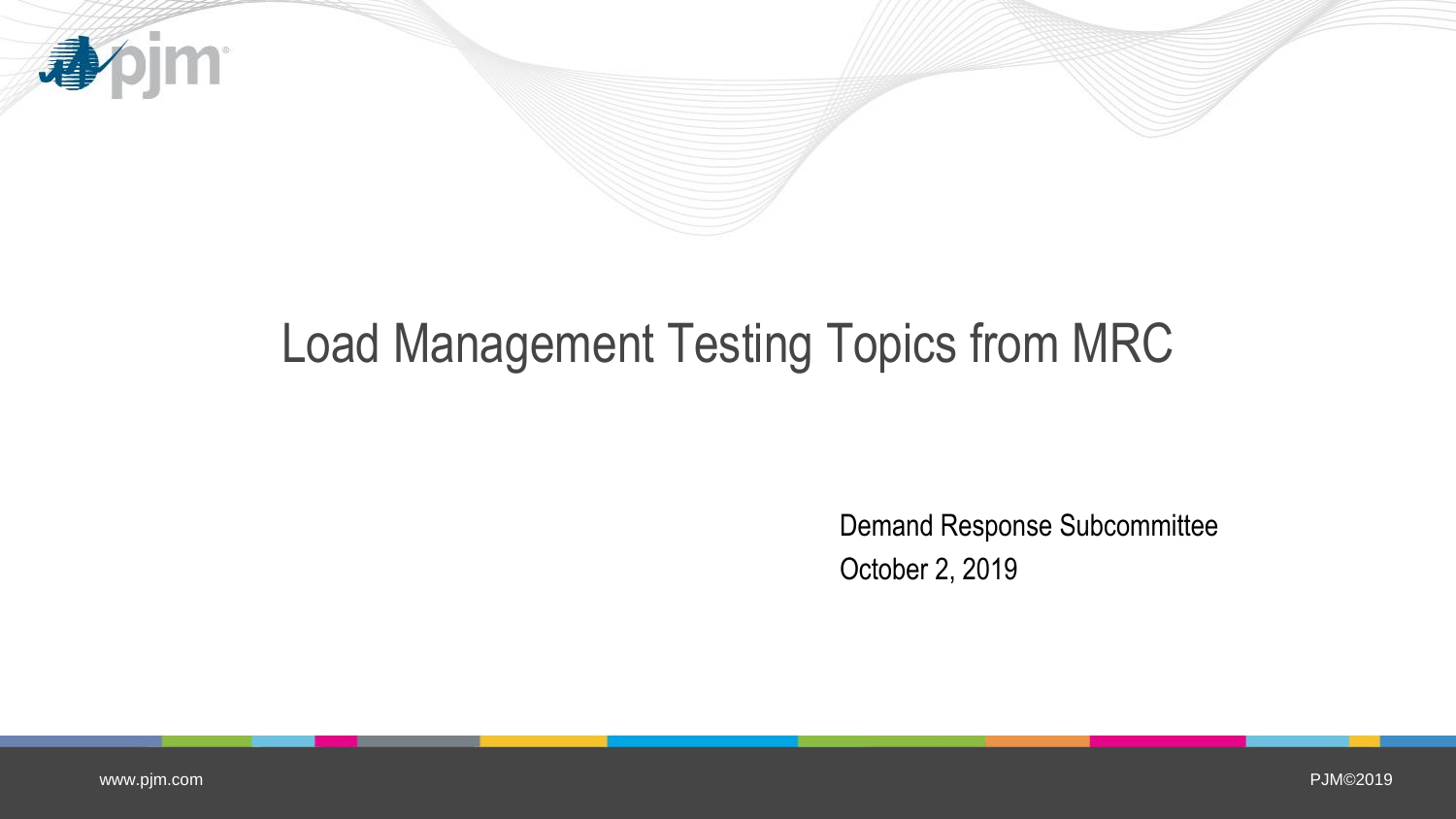

PJM 1a Proposal

- Main motion for endorsement at MRC
- Consider other changes if they will lead to more support (friendly amendment)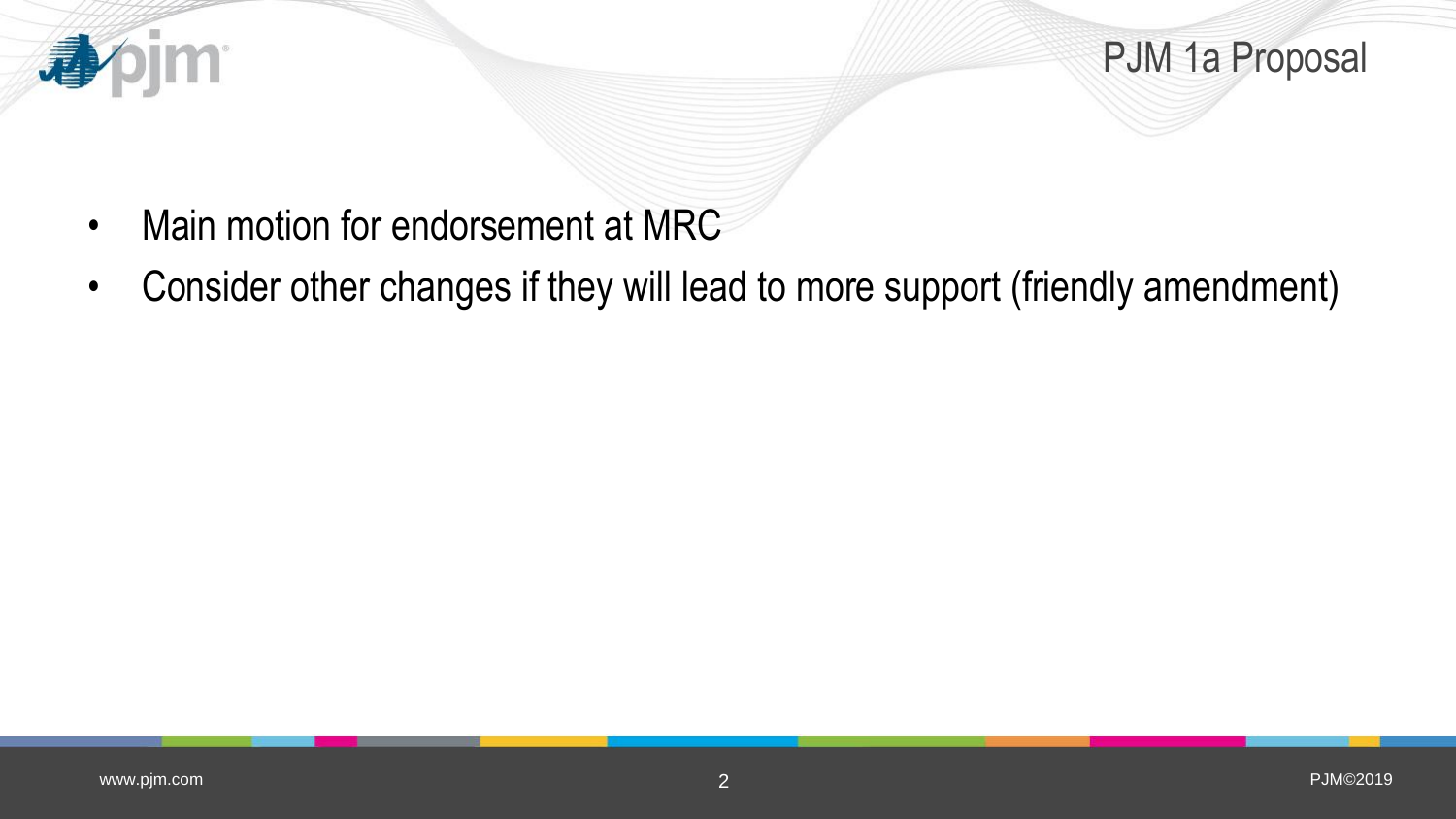Number of Days needed to collect load data to make decision on whether or not performance was greater than 75% to request retest

- Proposed: By end of month after month tested
	- Translates into 30 to 60 days depending on test date
		- Allows for 10 months of testing
		- Could be tight timeframe for late in month test days
- Possible alternative: Fixed number of days
	- 45 days
		- Can maintain 10 months of testing
		- Accommodates data gathering for test days late in the month
		- Vast majority of utility data available within 30 days

This is time period for CSP to evaluate performance, NOT time period to submit settlements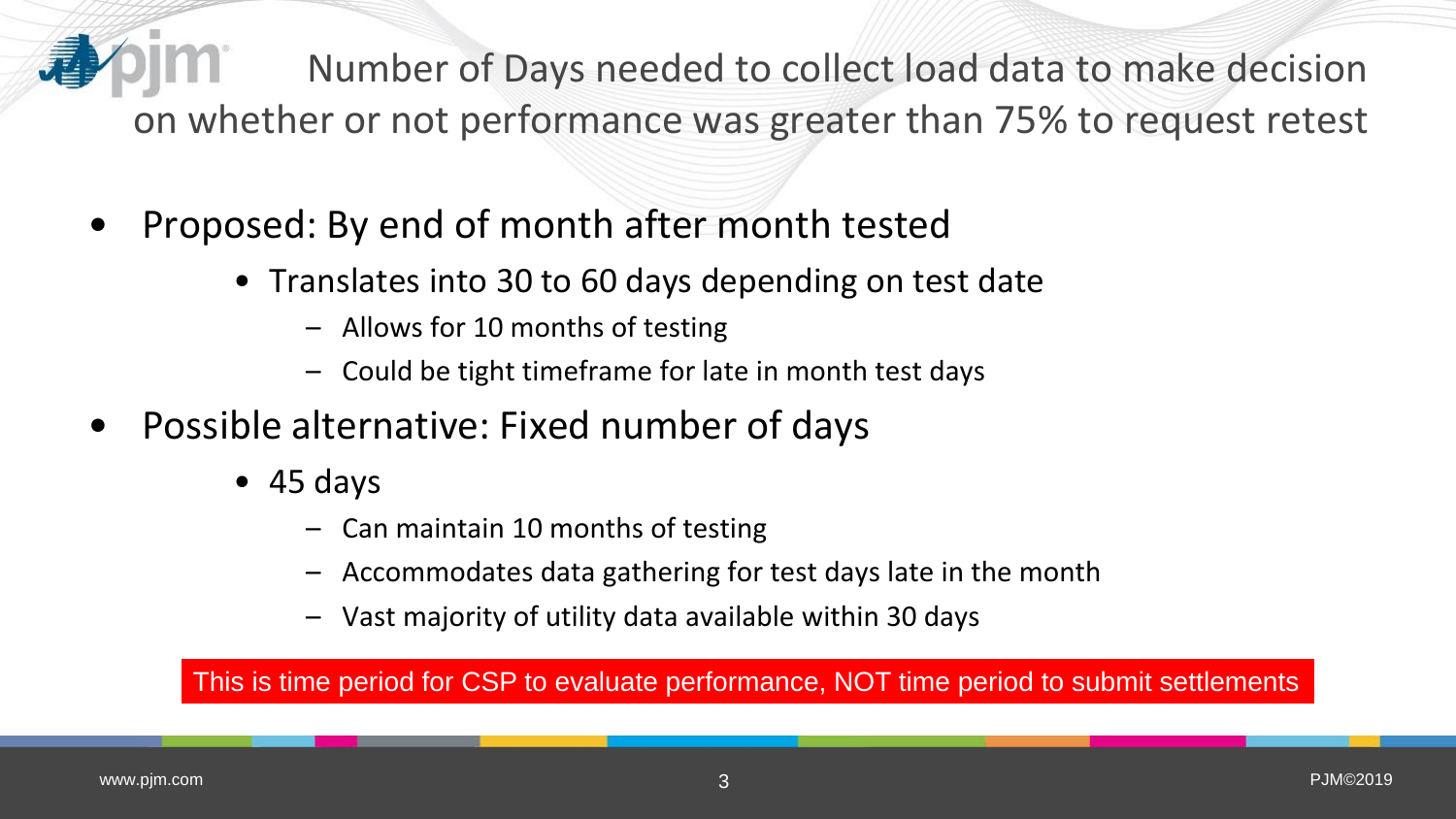

- Proposed 3 tier notification: Month ahead, Day before, Event day
	- There is general agreement that Day before and Event day tiers are needed but there may be other options for month ahead
		- Month ahead designed to help with planned maintenance
- Possible Alternative:
	- *Replace month ahead with Friday before a 2 week test period*
		- Example, announce on Friday September 6, 2019 that Zone X and Y will be tested between 9/9 (Monday) and 9/20 (following Friday).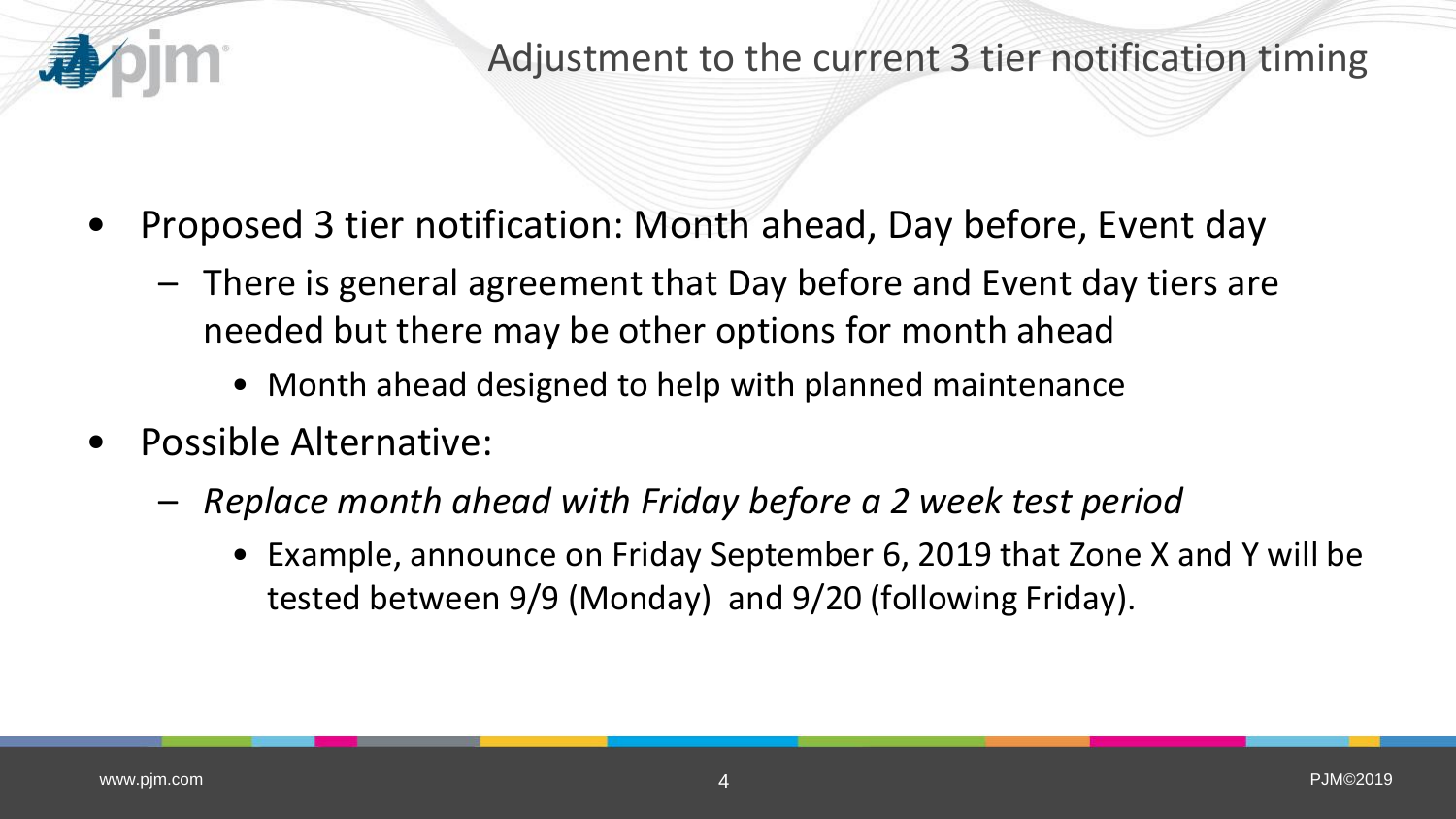

## Economic DR market performance as a substitute for a test

- General principals/assumptions:
	- Use nominated capacity on registration as target and associated capacity compliance methodology
		- FSL/GLD
	- Capacity commitment allocated to registration
		- No performance aggregation across registrations
	- Avoid retroactive application of results (ie: economic activity as the test)
	- Market participation should be similar situation as a test
		- Avoid introducing same issues we are trying to resolve
	- Economic DR registration must be comprised of same location(s) as on Load Management registration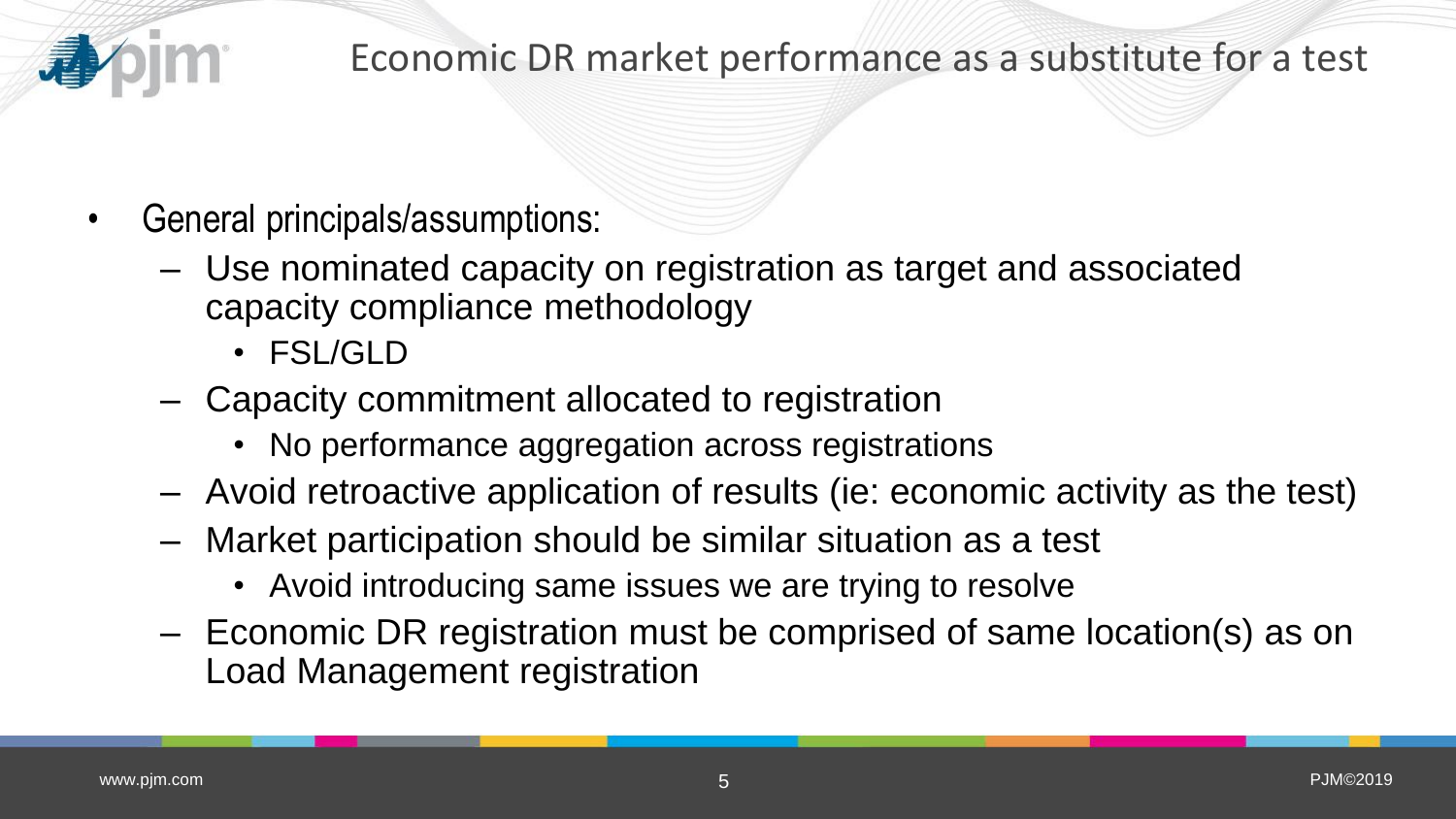

Economic DR Synchronized Reserve market performance

## as a substitute for a test

- Pros
	- emergency type of product
		- offer and clear but do not know when resource will be dispatched until needed by system
		- CSP can not simply schedule when convenient
	- Fast response time relative to Load Management
- **Challenges** 
	- Short duration
		- Most events less than 20 minutes
			- 11 minute event means 10 minute lead time and 1 minute to perform during event (instead of 2 hours required for test).
	- How to handle multiple events?
		- First, last, average, min, max or CSP choice
		- Timing of SR event vs LM Test.

Typically 75 MWs participate as SR resource (Load Management ~ 8,000 MW)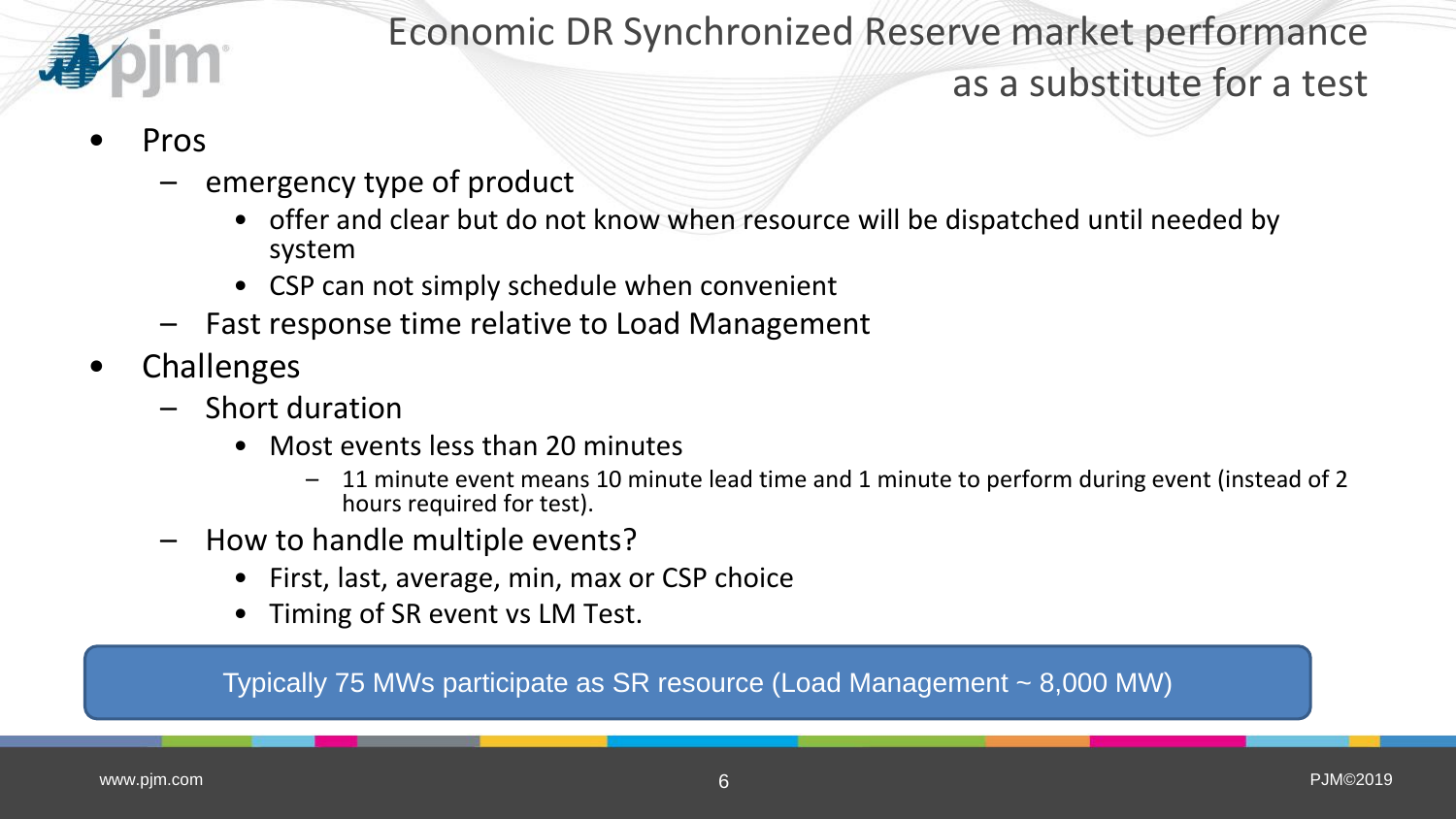

Economic DR Energy market performance as a substitute for a test

- Economic energy challenges
	- CSP can effectively schedule to be dispatched when convenient (or when load is down) for each registration
		- This exacerbates identified issues with existing test protocol
		- Reduces "event like" simultaneous testing
	- DA energy market provides advanced notice of exact hours to reduce load– this is not how an emergency event works with 30-120 minute lead time
	- Normal Operations requirements load reductions only qualify if they would not have otherwise occurred.
	- How to handle multiple events? (first, last, average, min, max or CSP choice)
	- How to handle Economic (vs LM) offer parameters
		- Lead time, min run time, price, daily/hourly availability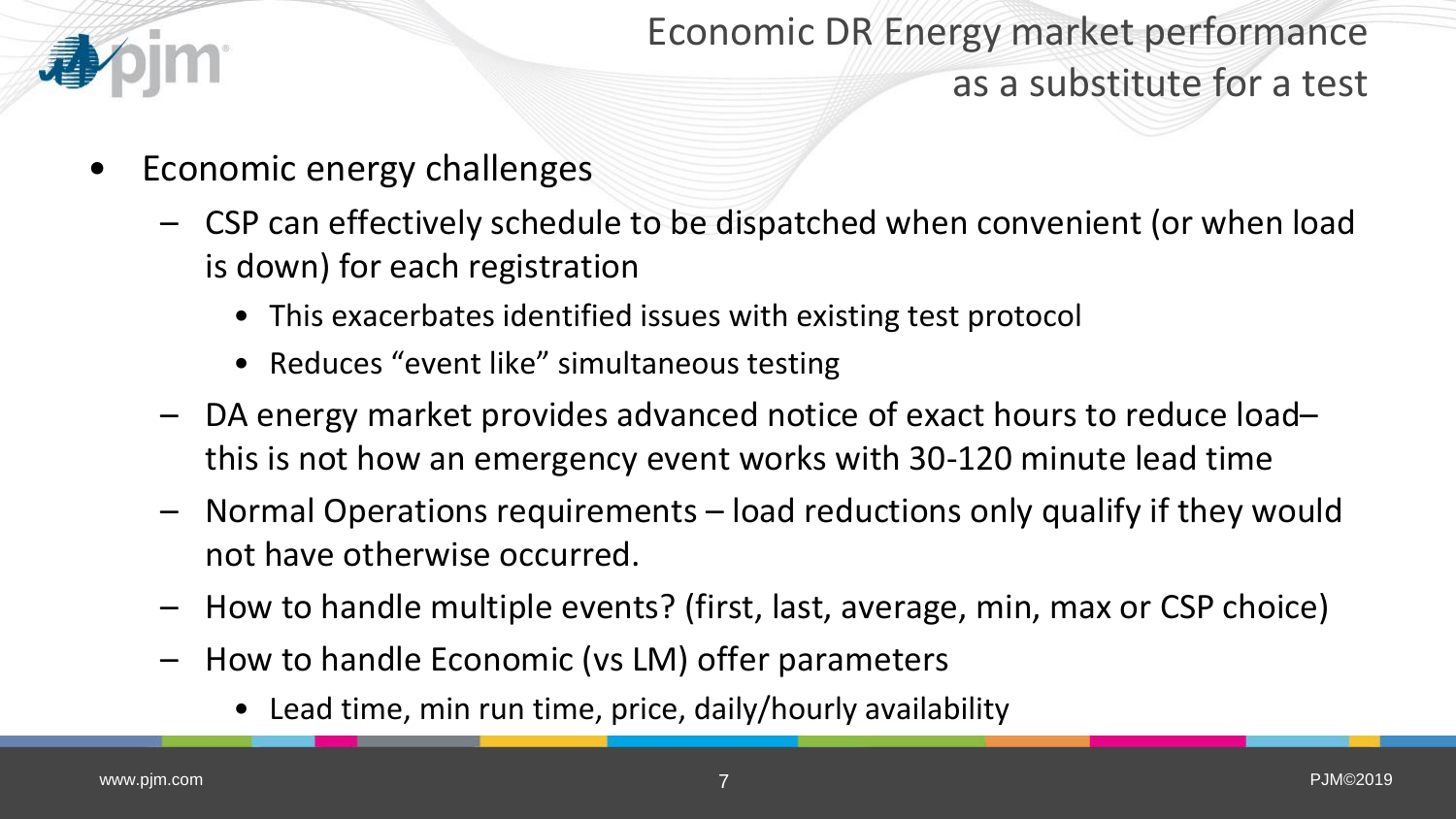

## Economic DR in energy market

- CSP determines the following for Economic DR in the RT market:
	- What days and hours are considered for dispatch
	- The offer price which drives whether or not PJM will dispatch
	- The lead time/notification time prior to dispatch
	- The minimum run time if the registration is dispatched
	- The quantity of load reduction that is available by hour
- Potential issues to avoid:
	- Schedule only in the morning when load is typically low
	- Schedule when weather is cool and load is low
	- Schedule when production line already expected to be shutdown

Typically 25 MWs participate as Real Time energy resource (Load Management ~ 8,000 MW)

It is easy for CSP to effectively self schedule when they will be dispatched